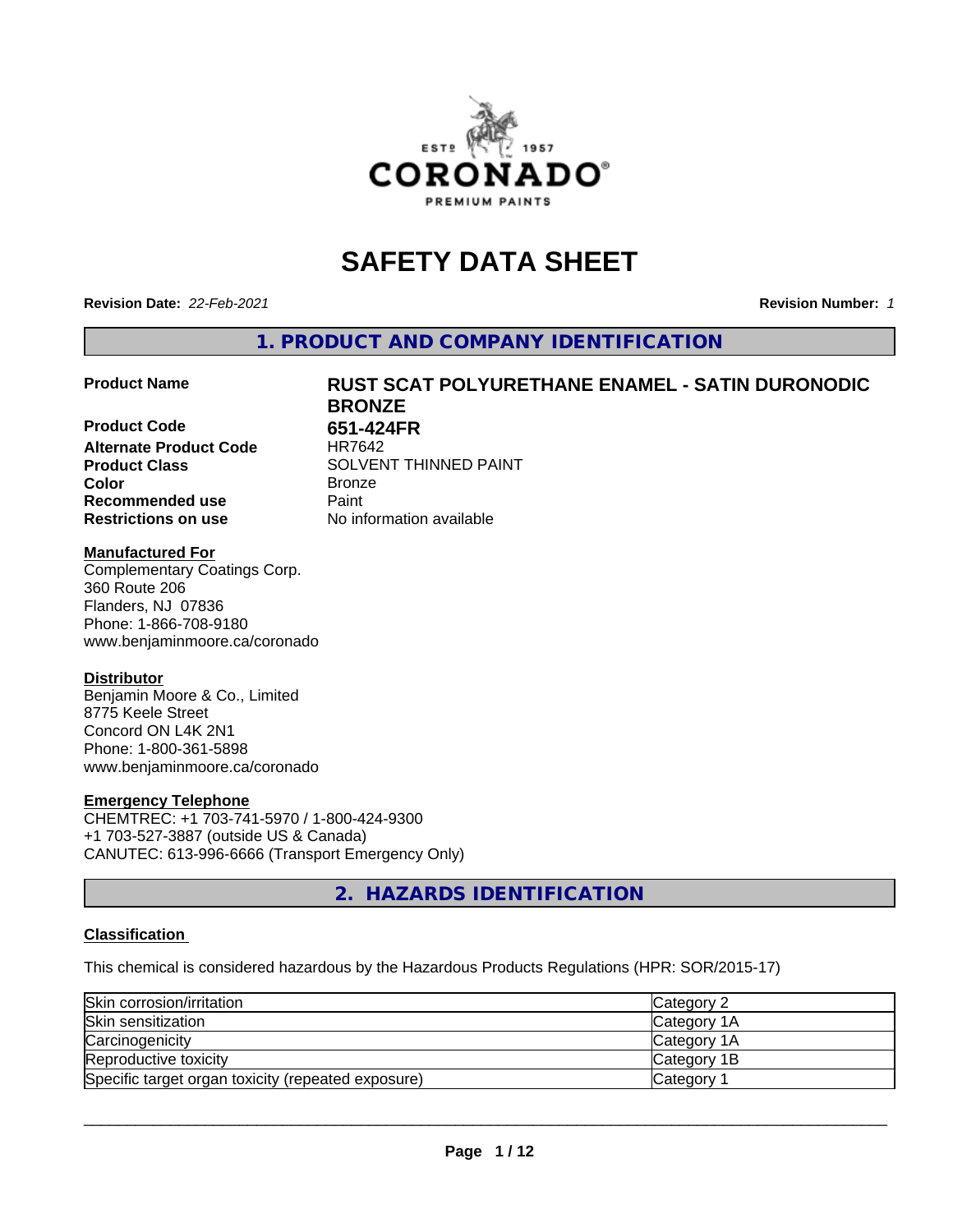#### **651-424FR** - **RUST SCAT POLYURETHANE ENAMEL - SATIN DURONODIC BRONZE**

| Aspiration toxicity                      | <b>Category</b>   |
|------------------------------------------|-------------------|
| <b>Flammable liquids</b>                 | <b>Category 3</b> |
| Physical hazard not otherwise classified | Category          |

\_\_\_\_\_\_\_\_\_\_\_\_\_\_\_\_\_\_\_\_\_\_\_\_\_\_\_\_\_\_\_\_\_\_\_\_\_\_\_\_\_\_\_\_\_\_\_\_\_\_\_\_\_\_\_\_\_\_\_\_\_\_\_\_\_\_\_\_\_\_\_\_\_\_\_\_\_\_\_\_\_\_\_\_\_\_\_\_\_\_\_\_\_

#### **Label elements**

#### **Danger**

#### **Hazard statements**

Causes skin irritation May cause an allergic skin reaction May cause cancer May damage fertility or the unborn child Causes damage to organs through prolonged or repeated exposure May be fatal if swallowed and enters airways Flammable liquid and vapor Risk of spontaneous combustion



**Appearance** liquid **Odor** solvent

#### **Precautionary Statements - Prevention**

Obtain special instructions before use

Do not handle until all safety precautions have been read and understood

Use personal protective equipment as required

Wash face, hands and any exposed skin thoroughly after handling

Contaminated work clothing should not be allowed out of the workplace

Wear protective gloves

Do not breathe dust/fume/gas/mist/vapors/spray

Do not eat, drink or smoke when using this product

Keep away from heat, hot surfaces, sparks, open flames and other ignition sources. No smoking

Keep container tightly closed

Ground/bond container and receiving equipment

Use explosion-proof electrical/ventilating/lighting/equipment

Use only non-sparking tools

Take precautionary measures against static discharge

Immediately after use, place rags, steel wool or waste used with this product in a sealed water-filled metal container or lay flat to dry.

#### **Precautionary Statements - Response**

IF exposed or concerned: Get medical advice/attention

**Skin**

If skin irritation or rash occurs: Get medical advice/attention

IF ON SKIN (or hair): Remove/Take off immediately all contaminated clothing. Rinse skin with water/shower Wash contaminated clothing before reuse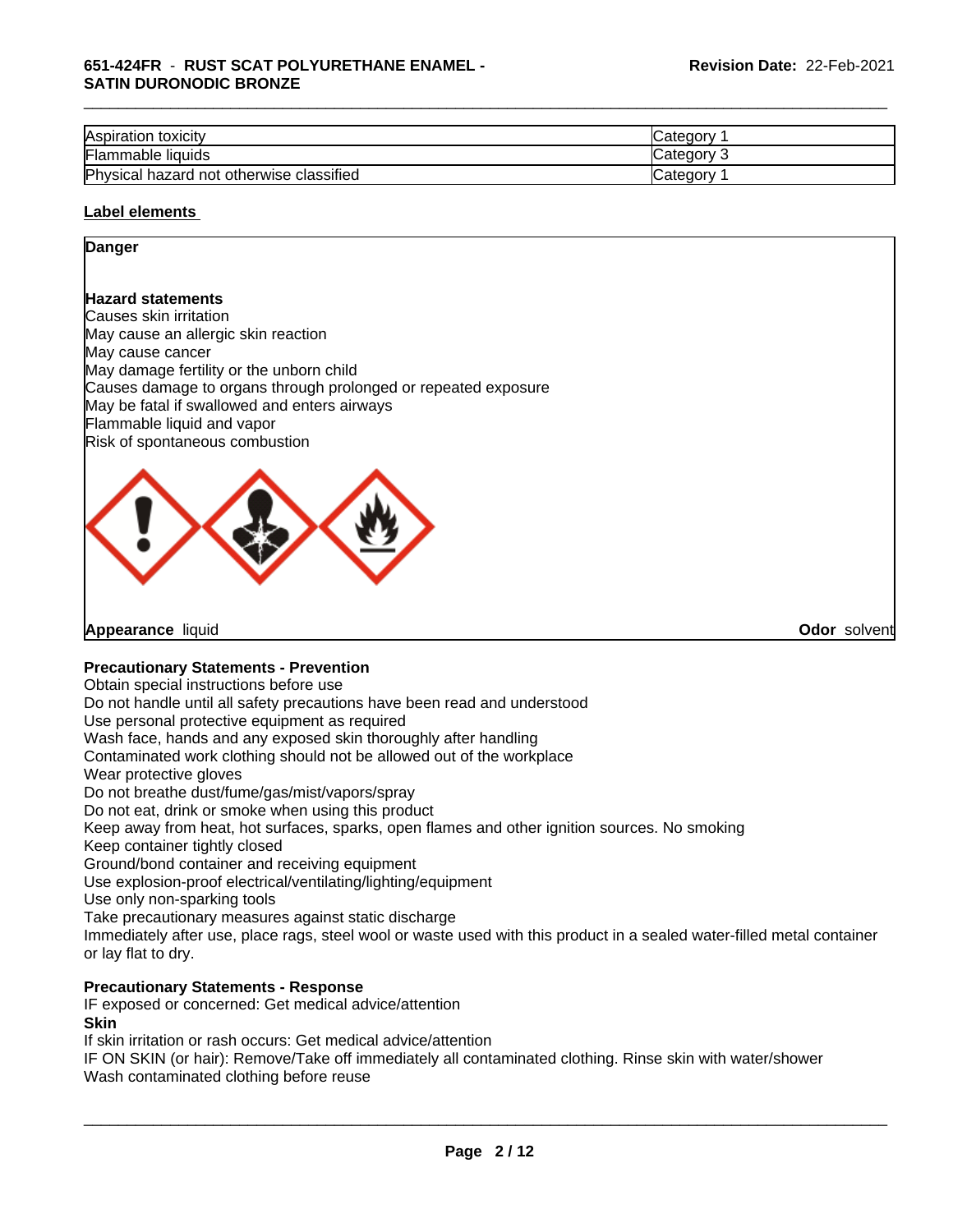#### **Ingestion**

IF SWALLOWED: Immediately call a POISON CENTER or doctor/physician Do NOT induce vomiting **Fire**

In case of fire: Use CO2, dry chemical, or foam for extinction

#### **Precautionary Statements - Storage**

Store locked up Store in a well-ventilated place. Keep cool

#### **Precautionary Statements - Disposal**

Dispose of contents/container to an approved waste disposal plant

Materials such as rags used with this product may begin to burn by themselves. After use, put rags in water or lay flat to dry, then discard.

\_\_\_\_\_\_\_\_\_\_\_\_\_\_\_\_\_\_\_\_\_\_\_\_\_\_\_\_\_\_\_\_\_\_\_\_\_\_\_\_\_\_\_\_\_\_\_\_\_\_\_\_\_\_\_\_\_\_\_\_\_\_\_\_\_\_\_\_\_\_\_\_\_\_\_\_\_\_\_\_\_\_\_\_\_\_\_\_\_\_\_\_\_

#### **Other information**

No information available

### **3. COMPOSITION INFORMATION ON COMPONENTS**

| <b>Chemical name</b>                          | CAS No.       | Weight-%      | Hazardous Material<br>registry number<br>(HMIRA registry #) | Date HMIRA filed and<br>Information Review Act date exemption granted<br>(if applicable) |
|-----------------------------------------------|---------------|---------------|-------------------------------------------------------------|------------------------------------------------------------------------------------------|
| Limestone                                     | 1317-65-3     | $10 - 30%$    |                                                             |                                                                                          |
| Distillates, petroleum,<br>hydrotreated light | 64742-47-8    | $10 - 30%$    |                                                             |                                                                                          |
| Talc                                          | 14807-96-6    | $10 - 30%$    |                                                             |                                                                                          |
| Stoddard solvent                              | 8052-41-3     | $5 - 10%$     |                                                             |                                                                                          |
| Hydrotreated heavy naphtha,<br>petroleum      | 64742-48-9    | $1 - 5%$      |                                                             |                                                                                          |
| Titanium dioxide                              | 13463-67-7    | $1 - 5%$      |                                                             |                                                                                          |
| Zinc phosphate                                | 7779-90-0     | $0.25 - 0.5%$ |                                                             |                                                                                          |
| Carbon black                                  | 1333-86-4     | $0.25 - 0.5%$ |                                                             |                                                                                          |
| Methyl ethyl ketoxime                         | $96 - 29 - 7$ | $0.1 - 0.25%$ |                                                             |                                                                                          |
| Silica, crystalline                           | 14808-60-7    | $0.1 - 0.25%$ |                                                             |                                                                                          |
| Cobalt bis(2-ethylhexanoate)                  | 136-52-7      | $0.1 - 0.25%$ |                                                             |                                                                                          |

**Confidential Business Information note**

\*The exact percentage (concentration) of composition has been withheld as a trade secret

#### **4. FIRST AID MEASURES**

| <b>General Advice</b> | If symptoms persist, call a physician. Show this safety data<br>sheet to the doctor in attendance.                                                                                                                         |
|-----------------------|----------------------------------------------------------------------------------------------------------------------------------------------------------------------------------------------------------------------------|
| <b>Eye Contact</b>    | Immediately flush with plenty of water. After initial flushing,<br>remove any contact lenses and continue flushing for at<br>least 15 minutes. Keep eye wide open while rinsing. If<br>symptoms persist, call a physician. |
| <b>Skin Contact</b>   | Wash off immediately with soap and plenty of water while                                                                                                                                                                   |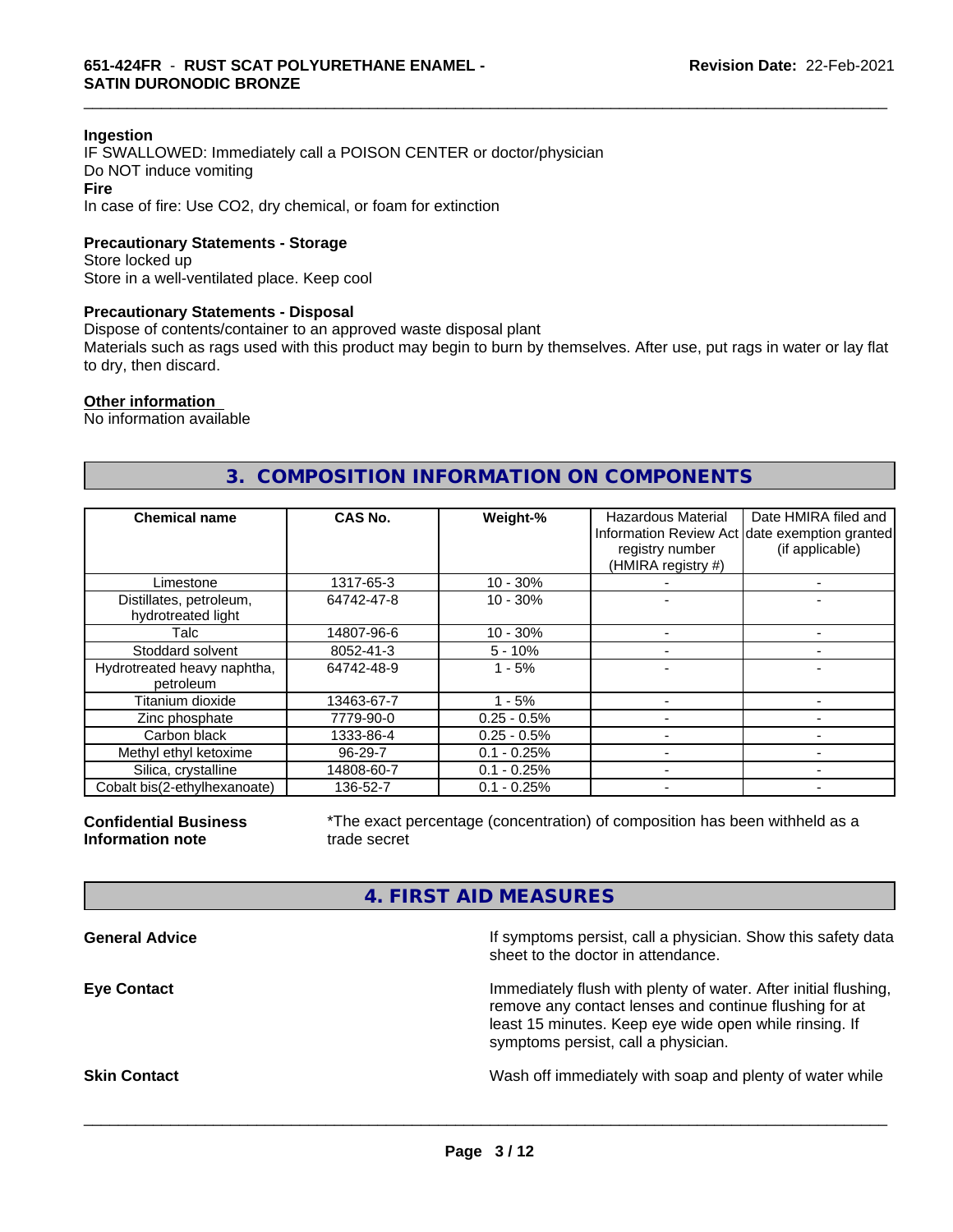|                                        | removing all contaminated clothes and shoes. If skin<br>irritation persists, call a physician. Wash clothing before<br>reuse. Destroy contaminated articles such as shoes.                       |
|----------------------------------------|--------------------------------------------------------------------------------------------------------------------------------------------------------------------------------------------------|
| <b>Inhalation</b>                      | Move to fresh air. If symptoms persist, call a physician.<br>If not breathing, give artificial respiration. Call a physician<br>immediately.                                                     |
| Ingestion                              | Clean mouth with water and afterwards drink plenty of<br>water. Do not induce vomiting without medical advice.<br>Never give anything by mouth to an unconscious person.<br>Consult a physician. |
| <b>Protection Of First-Aiders</b>      | Use personal protective equipment.                                                                                                                                                               |
| <b>Most Important Symptoms/Effects</b> | May cause allergic skin reaction.                                                                                                                                                                |
| <b>Notes To Physician</b>              | Treat symptomatically.                                                                                                                                                                           |

\_\_\_\_\_\_\_\_\_\_\_\_\_\_\_\_\_\_\_\_\_\_\_\_\_\_\_\_\_\_\_\_\_\_\_\_\_\_\_\_\_\_\_\_\_\_\_\_\_\_\_\_\_\_\_\_\_\_\_\_\_\_\_\_\_\_\_\_\_\_\_\_\_\_\_\_\_\_\_\_\_\_\_\_\_\_\_\_\_\_\_\_\_

**5. FIRE-FIGHTING MEASURES**

| <b>Suitable Extinguishing Media</b>                                              | Foam, dry powder or water. Use extinguishing measures<br>that are appropriate to local circumstances and the<br>surrounding environment.                                                                                                               |
|----------------------------------------------------------------------------------|--------------------------------------------------------------------------------------------------------------------------------------------------------------------------------------------------------------------------------------------------------|
| Protective equipment and precautions for firefighters                            | As in any fire, wear self-contained breathing apparatus<br>pressure-demand, MSHA/NIOSH (approved or equivalent)<br>and full protective gear.                                                                                                           |
| <b>Specific Hazards Arising From The Chemical</b>                                | Combustible material. Closed containers may rupture if<br>exposed to fire or extreme heat. Keep product and empty<br>container away from heat and sources of ignition. Thermal<br>decomposition can lead to release of irritating gases and<br>vapors. |
| Sensitivity to mechanical impact                                                 | <b>No</b>                                                                                                                                                                                                                                              |
| Sensitivity to static discharge                                                  | Yes                                                                                                                                                                                                                                                    |
| <b>Flash Point Data</b><br>Flash point (°F)<br>Flash Point (°C)<br><b>Method</b> | 102<br>39<br><b>PMCC</b>                                                                                                                                                                                                                               |
| <b>Flammability Limits In Air</b>                                                |                                                                                                                                                                                                                                                        |
| Lower flammability limit:<br><b>Upper flammability limit:</b>                    | Not available<br>Not available                                                                                                                                                                                                                         |
| <b>NFPA</b><br>Flammability: 2<br>Health: 2                                      | Instability: 0<br><b>Special: Not Applicable</b>                                                                                                                                                                                                       |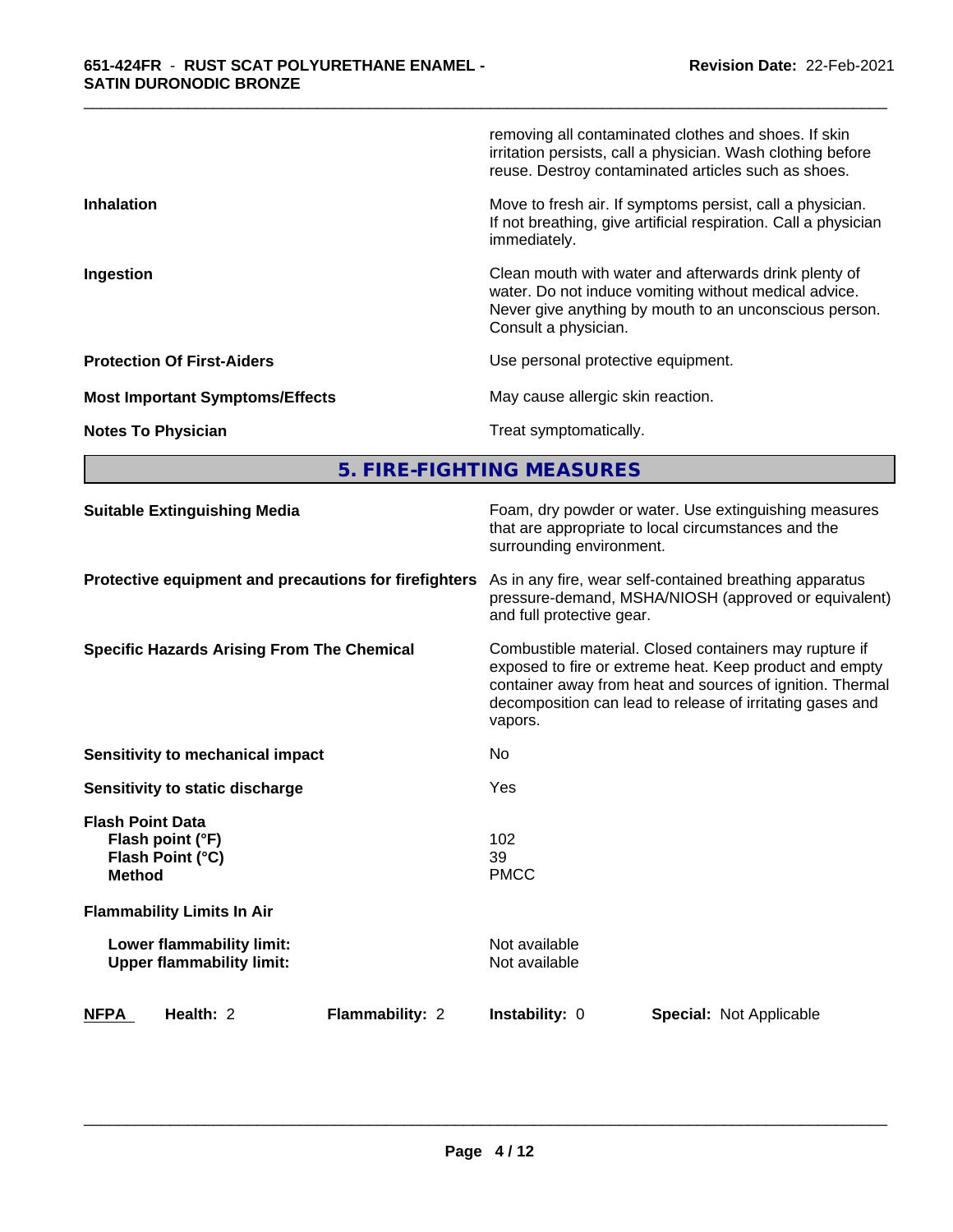#### **NFPA Legend**

- 0 Not Hazardous
- 1 Slightly
- 2 Moderate
- 3 High
- 4 Severe

*The ratings assigned are only suggested ratings, the contractor/employer has ultimate responsibilities for NFPA ratings where this system is used.*

\_\_\_\_\_\_\_\_\_\_\_\_\_\_\_\_\_\_\_\_\_\_\_\_\_\_\_\_\_\_\_\_\_\_\_\_\_\_\_\_\_\_\_\_\_\_\_\_\_\_\_\_\_\_\_\_\_\_\_\_\_\_\_\_\_\_\_\_\_\_\_\_\_\_\_\_\_\_\_\_\_\_\_\_\_\_\_\_\_\_\_\_\_

*Additional information regarding the NFPA rating system is available from the National Fire Protection Agency (NFPA) at www.nfpa.org.*

#### **6. ACCIDENTAL RELEASE MEASURES**

| Use personal protective equipment. Remove all sources of<br>ignition.                                                                                                                                                                                                                                            |
|------------------------------------------------------------------------------------------------------------------------------------------------------------------------------------------------------------------------------------------------------------------------------------------------------------------|
| Prevent further leakage or spillage if safe to do so. Do not<br>allow material to contaminate ground water system.<br>Prevent product from entering drains. Do not flush into<br>surface water or sanitary sewer system. Local authorities<br>should be advised if significant spillages cannot be<br>contained. |
| See Section 12 for additional Ecological Information.                                                                                                                                                                                                                                                            |
| Dam up. Soak up with inert absorbent material. Pick up<br>and transfer to properly labeled containers. Clean<br>contaminated surface thoroughly.                                                                                                                                                                 |
|                                                                                                                                                                                                                                                                                                                  |

# **7. HANDLING AND STORAGE**

| <b>Handling</b>               | Use only in area provided with appropriate exhaust<br>ventilation. Do not breathe vapors or spray mist. Wear<br>personal protective equipment. Take precautionary<br>measures against static discharges. To avoid ignition of<br>vapors by static electricity discharge, all metal parts of the<br>equipment must be grounded. Keep away from open<br>flames, hot surfaces and sources of ignition. |
|-------------------------------|-----------------------------------------------------------------------------------------------------------------------------------------------------------------------------------------------------------------------------------------------------------------------------------------------------------------------------------------------------------------------------------------------------|
| <b>Storage</b>                | Keep containers tightly closed in a dry, cool and<br>well-ventilated place. Keep away from heat. Keep away<br>from open flames, hot surfaces and sources of ignition.<br>Keep in properly labeled containers. Keep out of the reach<br>of children.                                                                                                                                                 |
|                               | <b>DANGER</b> - Rags, steel wool or waste soaked with this<br>product may spontaneously catch fire if improperly<br>discarded. Immediately after use, place rags, steel wool or<br>waste in a sealed water-filled metal container.                                                                                                                                                                  |
| <b>Incompatible Materials</b> | Incompatible with strong acids and bases and strong<br>oxidizing agents.                                                                                                                                                                                                                                                                                                                            |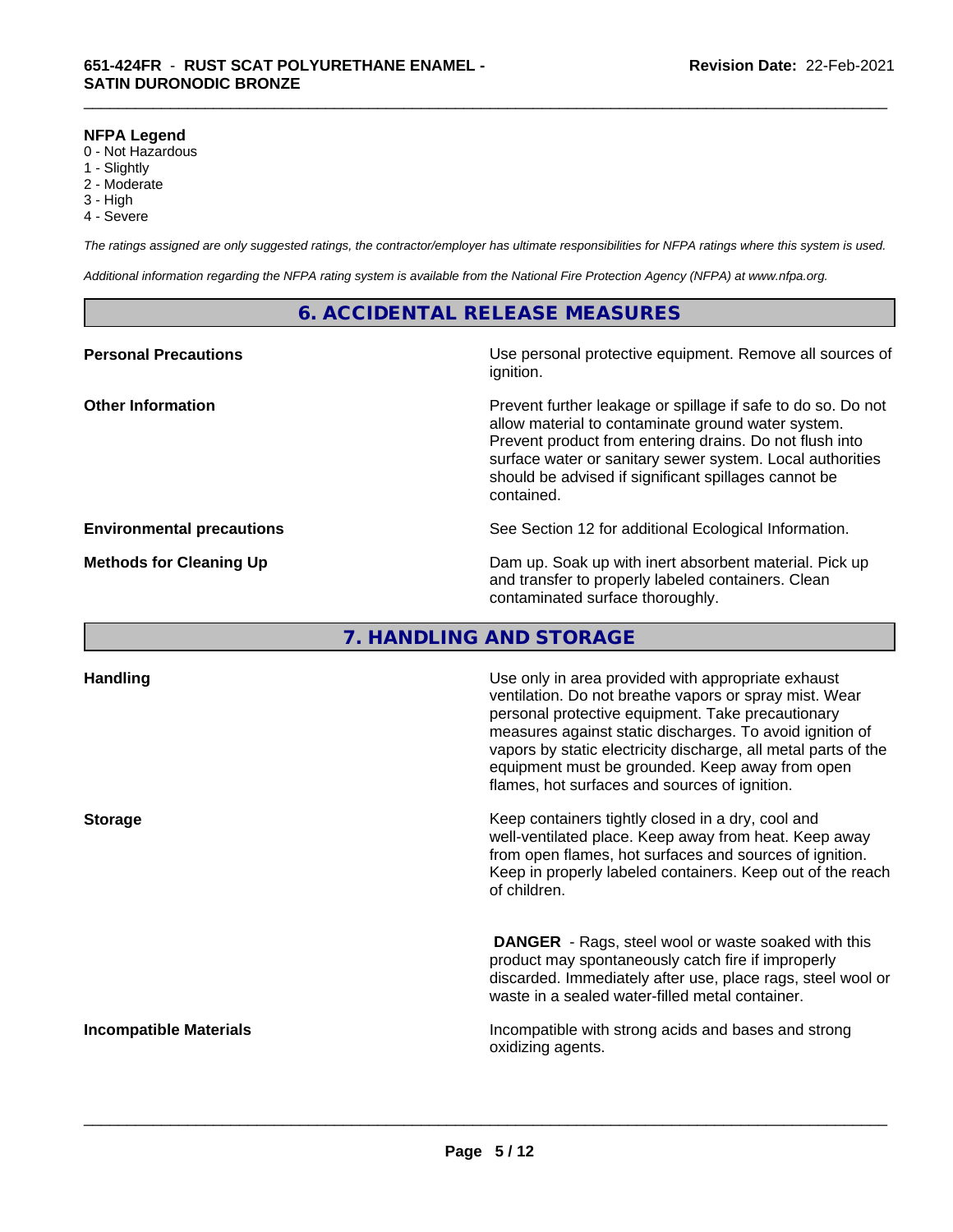# **8. EXPOSURE CONTROLS/PERSONAL PROTECTION**

\_\_\_\_\_\_\_\_\_\_\_\_\_\_\_\_\_\_\_\_\_\_\_\_\_\_\_\_\_\_\_\_\_\_\_\_\_\_\_\_\_\_\_\_\_\_\_\_\_\_\_\_\_\_\_\_\_\_\_\_\_\_\_\_\_\_\_\_\_\_\_\_\_\_\_\_\_\_\_\_\_\_\_\_\_\_\_\_\_\_\_\_\_

#### **Exposure Limits**

| <b>Chemical name</b>                          | <b>ACGIH TLV</b>                                                                                                                              | <b>Alberta</b>                                 | <b>British Columbia</b>                                                                    | <b>Ontario</b>                 | Quebec                                           |
|-----------------------------------------------|-----------------------------------------------------------------------------------------------------------------------------------------------|------------------------------------------------|--------------------------------------------------------------------------------------------|--------------------------------|--------------------------------------------------|
| Limestone                                     | N/E                                                                                                                                           | 10 mg/m $3$ - TWA                              | 10 mg/m $3$ - TWA<br>$3$ mg/m <sup>3</sup> - TWA<br>$20 \text{ mg/m}^3$ - STEL             | N/E                            | 10 mg/m $3$ - TWAEV                              |
| Distillates, petroleum,<br>hydrotreated light | N/E                                                                                                                                           | N/E                                            | $200$ mg/m <sup>3</sup> - TWA<br>Skin absorption can<br>contribute to overall<br>exposure. | N/E                            | N/E                                              |
| Talc                                          | TWA: $2 \text{ mq/m}^3$<br>particulate matter<br>containing no<br>asbestos and <1%<br>crystalline silica,<br>respirable particulate<br>matter | $2$ mg/m <sup>3</sup> - TWA                    | $2 \text{ mg/m}^3$ - TWA                                                                   | $2$ mg/m <sup>3</sup> - TWA    | 3 mg/m <sup>3</sup> - TWAEV                      |
| Stoddard solvent                              | TWA: 100 ppm                                                                                                                                  | 100 ppm - TWA<br>$572$ mg/m <sup>3</sup> - TWA | 290 mg/m <sup>3</sup> - TWA<br>580 mg/m $3 -$ STEL                                         | $525$ mg/m <sup>3</sup> - TWA  | 100 ppm - TWAEV<br>525 mg/m <sup>3</sup> - TWAEV |
| Titanium dioxide                              | TWA: $10 \text{ mg/m}^3$                                                                                                                      | 10 mg/m $3$ - TWA                              | 10 mg/m $3$ - TWA<br>$3$ mg/m <sup>3</sup> - TWA                                           | 10 $mq/m3$ - TWA               | $10 \text{ mg/m}^3$ - TWAEV                      |
| Carbon black                                  | TWA: $3 \text{ mg/m}^3$<br>inhalable particulate<br>matter                                                                                    | $3.5$ mg/m $3$ - TWA                           | $3$ mg/m $3$ - TWA                                                                         | $3$ mg/m $3$ - TWA             | $3.5$ mg/m <sup>3</sup> - TWAEV                  |
| Silica, crystalline                           | TWA: $0.025$ mg/m <sup>3</sup><br>respirable particulate<br>matter                                                                            | $0.025$ mg/m <sup>3</sup> - TWA                | $0.025$ mg/m <sup>3</sup> - TWA                                                            | $0.10$ mg/m <sup>3</sup> - TWA | $0.1$ mg/m <sup>3</sup> - TWAEV                  |

#### **Legend**

ACGIH - American Conference of Governmental Industrial Hygienists Alberta - Alberta Occupational Exposure Limits

British Columbia - British Columbia Occupational Exposure Limits Ontario - Ontario Occupational Exposure Limits

Quebec - Quebec Occupational Exposure Limits

N/E - Not established

# **Personal Protective Equipment**

**Engineering Measures Ensure** Ensure adequate ventilation, especially in confined areas.

**Eye/Face Protection** Safety glasses with side-shields. If splashes are likely to occur, wear: Tightly fitting safety goggles **Skin Protection Skin Protection Skin Protective gloves.** Long sleeved clothing. Protective gloves. **Respiratory Protection In operations where exposure limits are exceeded, use a** NIOSH approved respirator that has been selected by a technically qualified person for the specific work conditions. When spraying the product or applying in confined areas, wear a NIOSH approved respirator specified for paint spray or organic vapors.

**Hygiene Measures Avoid contact with skin, eyes and clothing. Remove and Avoid contact with skin, eyes and clothing. Remove and Avoid contact with skin, eyes and clothing. Remove and** wash contaminated clothing before re-use. Wash thoroughly after handling. When using do not eat, drink or smoke.

### **9. PHYSICAL AND CHEMICAL PROPERTIES**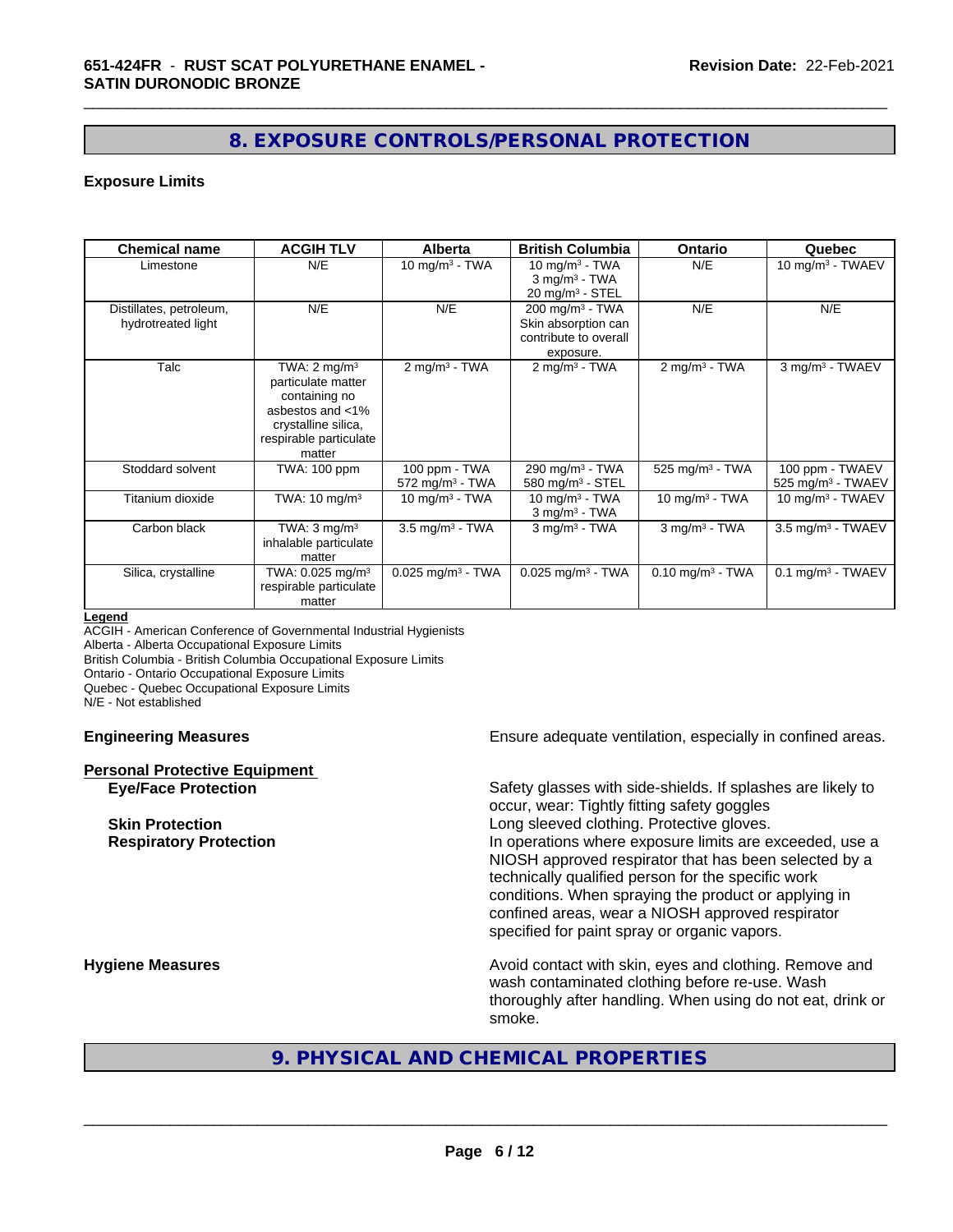**Appearance** liquid and **a liquid development of the set of the set of the set of the set of the set of the set of the set of the set of the set of the set of the set of the set of the set of the set of the set of the set Odor** solvent **Odor Threshold** No information available **Density (Ibs/gal)** 10.25 - 10.35<br> **Specific Gravity** 1.23-1.25 **Specific Gravity**<br>pH **pH**<br>
Viscosity (cps) The Contract of the Contract of No information available<br>
No information available **Solubility(ies)** No information available in the solution of the solution of the solution available in the solution of the solution of the solution of the solution of the solution of the solution of the solution of the so **Water solubility** No information available **Evaporation Rate No information available No information available Vapor pressure** No information available **Vapor density No information available No** information available **Wt. % Solids** 65 - 75<br> **Vol. % Solids** 65 - 75 **Vol. % Solids** 45 - 55<br> **Wt. % Volatiles** 25 - 35 **Wt. % Volatiles Vol. % Volatiles** 45 - 55 **VOC Regulatory Limit (g/L)** < 400 **Boiling Point (°F)** 279 **Boiling Point (°C)** 137<br> **Preezing point (°F)** No interval 137 **Freezing Point (°C)** and **COV** No information available **Flash point (°F)** 102 **Flash Point (°C)** 39 **Method** PMCC **Flammability (solid, gas)**<br> **Commability limit:**<br>
Upper flammability limit:<br>
Not applicable **Upper flammability limit:**<br> **Lower flammability limit:**<br>
Not applicable<br>
Not applicable **Lower flammability limit:**<br> **Autoianition Temperature (°F)** Not applicable Not applicable not a Not applicable **Autoignition Temperature (°F) Autoignition Temperature (°C)** No information available **Decomposition Temperature (°F)** No information available **Decomposition Temperature (°C)** No information available **Partition coefficient** No information available

**Viscosity (cps)** No information available **No information available** 

\_\_\_\_\_\_\_\_\_\_\_\_\_\_\_\_\_\_\_\_\_\_\_\_\_\_\_\_\_\_\_\_\_\_\_\_\_\_\_\_\_\_\_\_\_\_\_\_\_\_\_\_\_\_\_\_\_\_\_\_\_\_\_\_\_\_\_\_\_\_\_\_\_\_\_\_\_\_\_\_\_\_\_\_\_\_\_\_\_\_\_\_\_

# **10. STABILITY AND REACTIVITY**

| <b>Reactivity</b>                       | Not Applicable                                                                           |
|-----------------------------------------|------------------------------------------------------------------------------------------|
| <b>Chemical Stability</b>               | Stable under normal conditions. Hazardous polymerisation<br>does not occur.              |
| <b>Conditions to avoid</b>              | Keep away from open flames, hot surfaces, static<br>electricity and sources of ignition. |
| <b>Incompatible Materials</b>           | Incompatible with strong acids and bases and strong<br>oxidizing agents.                 |
| <b>Hazardous Decomposition Products</b> | Thermal decomposition can lead to release of irritating<br>gases and vapors.             |
| Possibility of hazardous reactions      | None under normal conditions of use.                                                     |

# **11. TOXICOLOGICAL INFORMATION**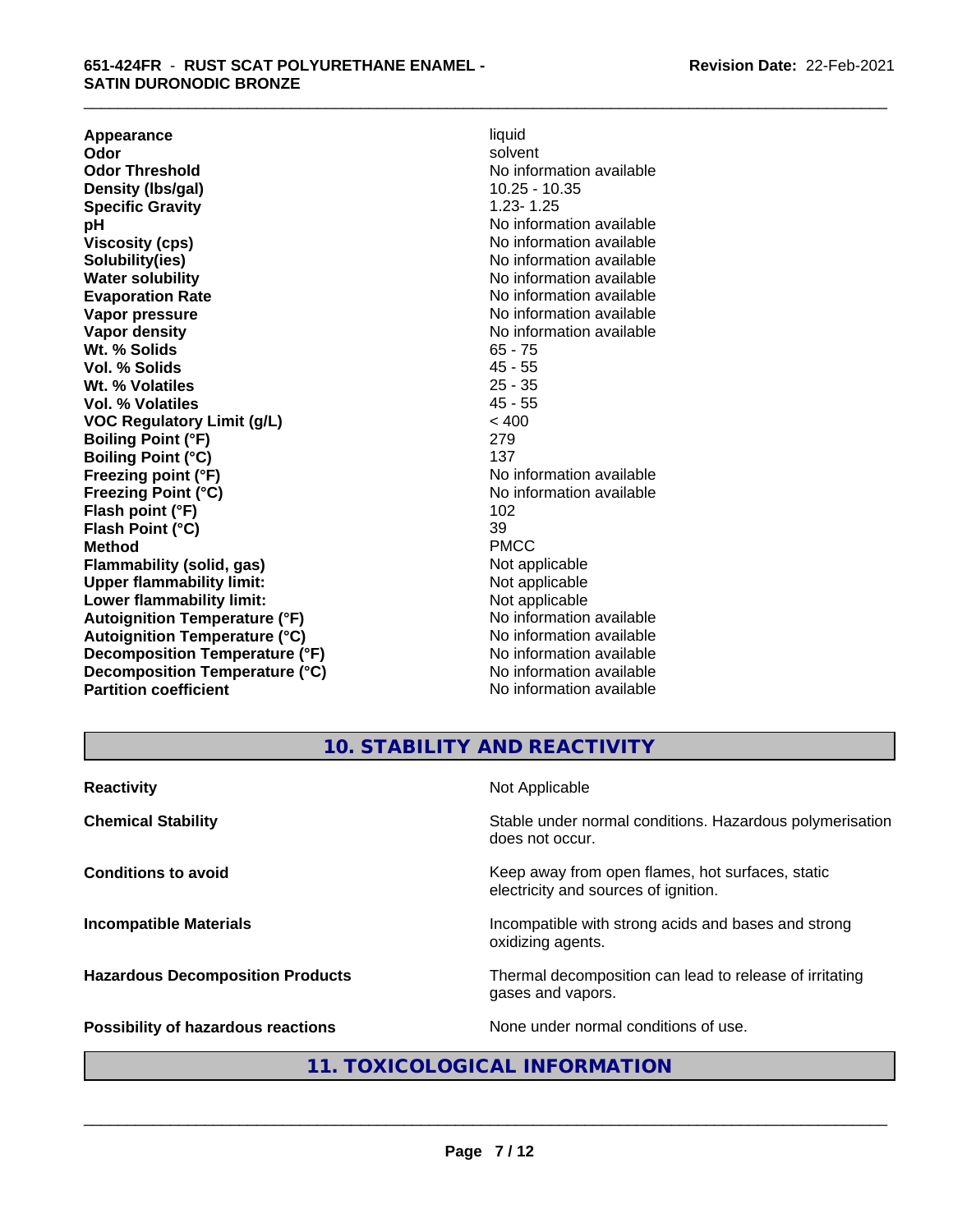| <b>Product Information</b><br>Information on likely routes of exposure                                                                                                                                                                     |                                                                                                                                                                                                                                                                                                                                    |
|--------------------------------------------------------------------------------------------------------------------------------------------------------------------------------------------------------------------------------------------|------------------------------------------------------------------------------------------------------------------------------------------------------------------------------------------------------------------------------------------------------------------------------------------------------------------------------------|
| <b>Principal Routes of Exposure</b>                                                                                                                                                                                                        | Eye contact, skin contact and inhalation.                                                                                                                                                                                                                                                                                          |
| <b>Acute Toxicity</b><br><b>Product Information</b>                                                                                                                                                                                        | Repeated or prolonged exposure to organic solvents may<br>lead to permanent brain and nervous system damage.<br>Intentional misuse by deliberately concentrating and<br>inhaling vapors may be harmful or fatal.                                                                                                                   |
| Symptoms related to the physical, chemical and toxicological characteristics                                                                                                                                                               |                                                                                                                                                                                                                                                                                                                                    |
| <b>Symptoms</b>                                                                                                                                                                                                                            | No information available                                                                                                                                                                                                                                                                                                           |
| Delayed and immediate effects as well as chronic effects from short and long-term exposure                                                                                                                                                 |                                                                                                                                                                                                                                                                                                                                    |
| Eye contact<br><b>Skin contact</b>                                                                                                                                                                                                         | Contact with eyes may cause irritation.<br>May cause skin irritation and/or dermatitis. Prolonged skin<br>contact may defat the skin and produce dermatitis.                                                                                                                                                                       |
| <b>Inhalation</b>                                                                                                                                                                                                                          | High vapor / aerosol concentrations are irritating to the<br>eyes, nose, throat and lungs and may cause headaches,                                                                                                                                                                                                                 |
| Ingestion                                                                                                                                                                                                                                  | dizziness, drowsiness, unconsciousness, and other central<br>nervous system effects.<br>Ingestion may cause irritation to mucous membranes.<br>Small amounts of this product aspirated into the<br>respiratory system during ingestion or vomiting may cause<br>mild to severe pulmonary injury, possibly progressing to<br>death. |
| <b>Sensitization</b><br><b>Neurological Effects</b><br><b>Mutagenic Effects</b><br><b>Reproductive Effects</b><br><b>Developmental Effects</b><br><b>Target organ effects</b><br><b>STOT - single exposure</b><br>STOT - repeated exposure | May cause an allergic skin reaction.<br>No information available.<br>No information available.<br>May damage fertility or the unborn child.<br>No information available.<br>No information available.<br>No information available.<br>Causes damage to organs through prolonged or repeated<br>exposure if inhaled.                |
| Other adverse effects<br><b>Aspiration Hazard</b>                                                                                                                                                                                          | No information available.<br>May be harmful if swallowed and enters airways. Small<br>amounts of this product aspirated into the respiratory<br>system during ingestion or vomiting may cause mild to<br>severe pulmonary injury, possibly progressing to death.                                                                   |

\_\_\_\_\_\_\_\_\_\_\_\_\_\_\_\_\_\_\_\_\_\_\_\_\_\_\_\_\_\_\_\_\_\_\_\_\_\_\_\_\_\_\_\_\_\_\_\_\_\_\_\_\_\_\_\_\_\_\_\_\_\_\_\_\_\_\_\_\_\_\_\_\_\_\_\_\_\_\_\_\_\_\_\_\_\_\_\_\_\_\_\_\_

#### **Numerical measures of toxicity**

**The following values are calculated based on chapter 3.1 of the GHS document**

#### **Component Information**

| l name                                                                           | Oral LD50                                            | rmal LD50                                         | $\sim$ $\sim$ $\sim$               |
|----------------------------------------------------------------------------------|------------------------------------------------------|---------------------------------------------------|------------------------------------|
| Chemical                                                                         |                                                      | Derma'                                            | <b>Innalation LC50</b>             |
| $\overline{\phantom{a}}$<br>.<br>hydrotreated<br>petroleum<br><b>Distillates</b> | ENNA<br>$DA+$<br>$m\alpha/k$<br>rsal<br>' HUVKU<br>w | 2000<br>. Dobb.<br>J ma/ka<br><b>\αυυπ</b><br>. . | ma/<br>ົ⊔ດ+<br>Rdi<br>.<br><u></u> |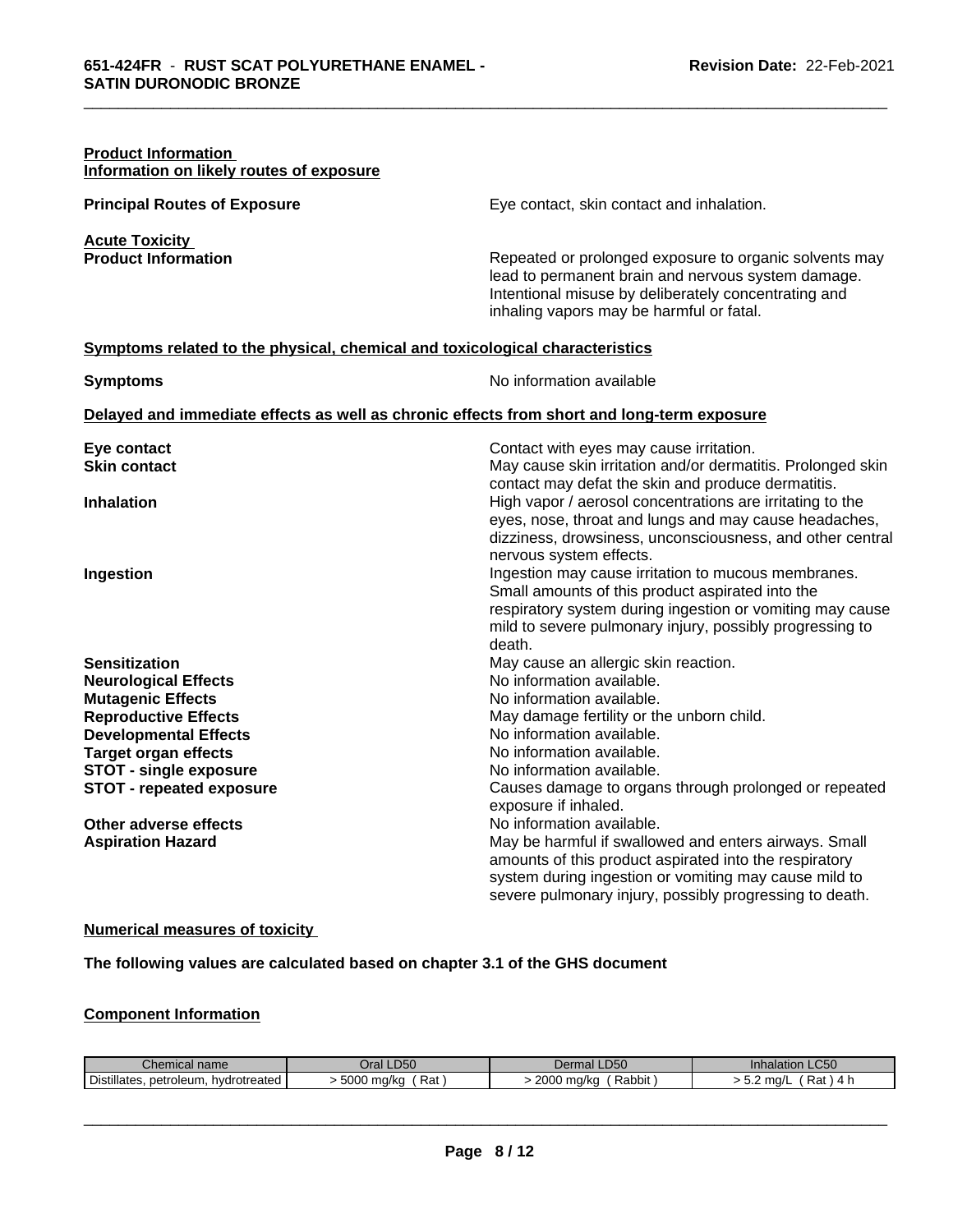#### **651-424FR** - **RUST SCAT POLYURETHANE ENAMEL - SATIN DURONODIC BRONZE**

| light<br>64742-47-8                                    |                       |                            |                                      |
|--------------------------------------------------------|-----------------------|----------------------------|--------------------------------------|
| Hydrotreated heavy naphtha,<br>petroleum<br>64742-48-9 | $> 6000$ mg/kg (Rat)  | $>$ 3160 mg/kg (Rabbit)    | $> 8500$ mg/m <sup>3</sup> (Rat) 4 h |
| Titanium dioxide<br>13463-67-7                         | $> 10000$ mg/kg (Rat) |                            |                                      |
| Zinc phosphate<br>7779-90-0                            | $>$ 5000 mg/kg (Rat)  |                            |                                      |
| Carbon black<br>1333-86-4                              | $> 15400$ mg/kg (Rat) | > 3 g/kg (Rabbit)          |                                      |
| Methyl ethyl ketoxime<br>96-29-7                       | $= 930$ mg/kg (Rat)   | 1000 - 1800 mg/kg (Rabbit) | $> 4.83$ mg/L (Rat) 4 h              |
| Cobalt bis(2-ethylhexanoate)<br>136-52-7               |                       | > 5000 mg/kg (Rabbit)      | $> 10$ mg/L (Rat) 1 h                |

\_\_\_\_\_\_\_\_\_\_\_\_\_\_\_\_\_\_\_\_\_\_\_\_\_\_\_\_\_\_\_\_\_\_\_\_\_\_\_\_\_\_\_\_\_\_\_\_\_\_\_\_\_\_\_\_\_\_\_\_\_\_\_\_\_\_\_\_\_\_\_\_\_\_\_\_\_\_\_\_\_\_\_\_\_\_\_\_\_\_\_\_\_

#### **Chronic Toxicity**

#### **Carcinogenicity**

*The information below indicateswhether each agency has listed any ingredient as a carcinogen:.*

| <b>Chemical name</b>         | <b>IARC</b>                    | <b>NTP</b>                   |
|------------------------------|--------------------------------|------------------------------|
|                              | 2B - Possible Human Carcinogen |                              |
| Titanium dioxide             |                                |                              |
|                              | 2B - Possible Human Carcinogen |                              |
| Carbon black                 |                                |                              |
|                              | - Human Carcinogen             | Known Human Carcinogen       |
| Silica, crystalline          |                                |                              |
|                              | 2B - Possible Human Carcinogen | Reasonably Anticipated Human |
| Cobalt bis(2-ethylhexanoate) |                                | Carcinogen                   |

• Crystalline Silica has been determined to be carcinogenic to humans by IARC (1) when in respirable form. Risk of cancer depends on duration and level of inhalation exposure to spray mist or dust from sanding the dried paint.

• Although IARC has classified titanium dioxide as possibly carcinogenic to humans (2B), their summary concludes: "No significant exposure to titanium dioxide is thought to occur during the use of products in which titanium dioxide is bound to other materials, such as paint."

• Cobalt and cobalt compounds are listed as possible human carcinogens by IARC (2B). However, there is inadequate evidence of the carcinogenicity of cobalt and cobalt compounds in humans.

#### **Legend**

IARC - International Agency for Research on Cancer NTP - National Toxicity Program OSHA - Occupational Safety & Health Administration

**12. ECOLOGICAL INFORMATION**

### **Ecotoxicity Effects**

The environmental impact of this product has not been fully investigated.

#### **Product Information**

# **Acute Toxicity to Fish**

No information available

#### **Acute Toxicity to Aquatic Invertebrates**

No information available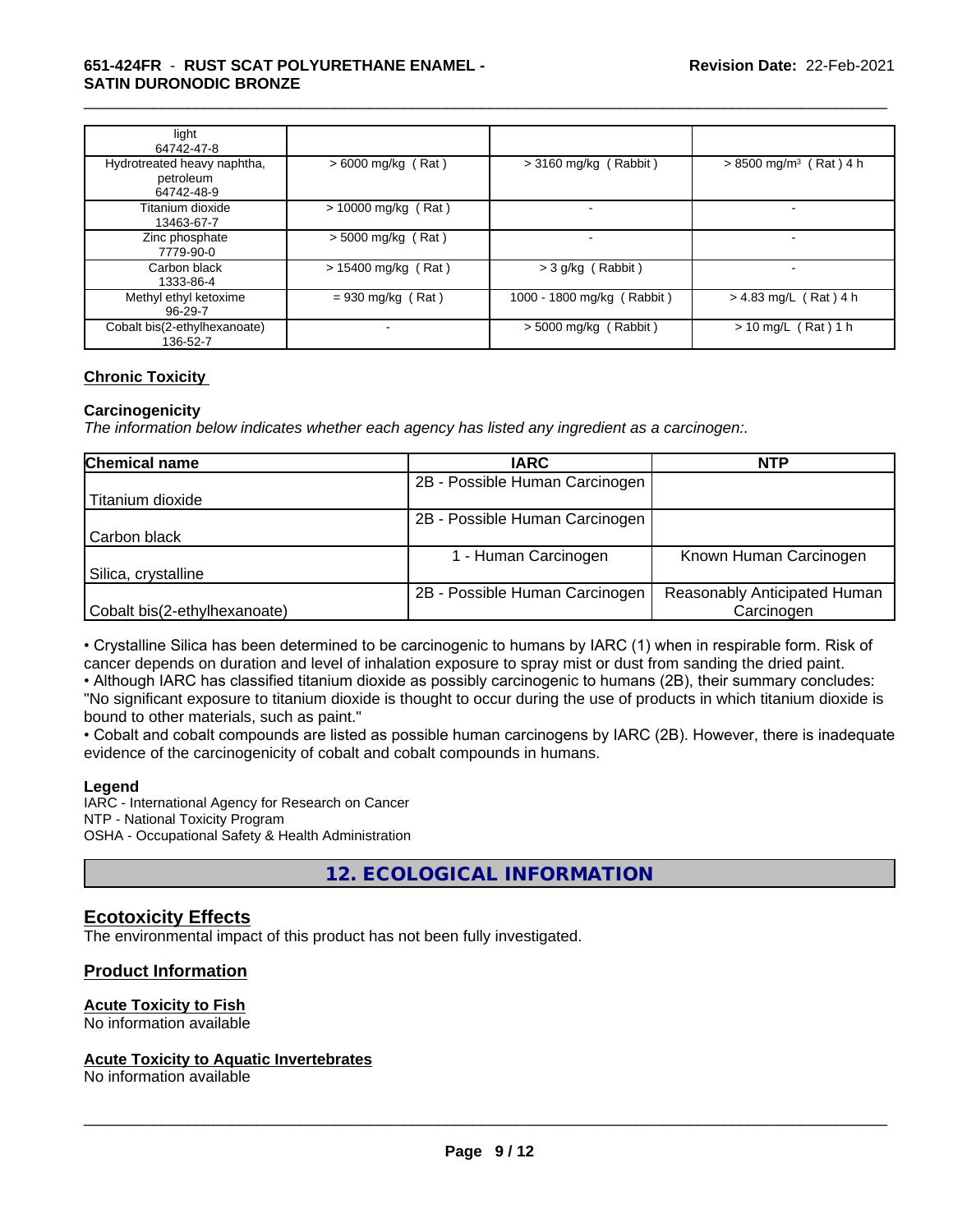\_\_\_\_\_\_\_\_\_\_\_\_\_\_\_\_\_\_\_\_\_\_\_\_\_\_\_\_\_\_\_\_\_\_\_\_\_\_\_\_\_\_\_\_\_\_\_\_\_\_\_\_\_\_\_\_\_\_\_\_\_\_\_\_\_\_\_\_\_\_\_\_\_\_\_\_\_\_\_\_\_\_\_\_\_\_\_\_\_\_\_\_\_

#### **Acute Toxicity to Aquatic Plants**

No information available

#### **Persistence / Degradability**

No information available.

#### **Bioaccumulation**

There is no data for this product.

#### **Mobility in Environmental Media**

No information available.

#### **Ozone**

No information available

#### **Component Information**

#### **Acute Toxicity to Fish**

Titanium dioxide  $LC50:$  > 1000 mg/L (Fathead Minnow - 96 hr.) Methyl ethyl ketoxime LC50: 48 mg/L (Bluegill sunfish - 96 hr.)

#### **Acute Toxicity to Aquatic Invertebrates**

Methyl ethyl ketoxime EC50: 750 mg/L (Daphnia magna - 48 hr.)

#### **Acute Toxicity to Aquatic Plants**

No information available

|                                | 13. DISPOSAL CONSIDERATIONS                                                                                                                                                                                                           |
|--------------------------------|---------------------------------------------------------------------------------------------------------------------------------------------------------------------------------------------------------------------------------------|
| <b>Waste Disposal Method</b>   | Dispose of in accordance with federal, state, provincial, and local regulations.<br>Local requirements may vary, consult your sanitation department or<br>state-designated environmental protection agency for more disposal options. |
| <b>Empty Container Warning</b> | Emptied containers may retain product residue. Follow label warnings even after<br>container is emptied. Residual vapors may explode on ignition.                                                                                     |
|                                | 14. TRANSPORT INFORMATION                                                                                                                                                                                                             |

#### **TDG**

**Proper Shipping Name** PAINT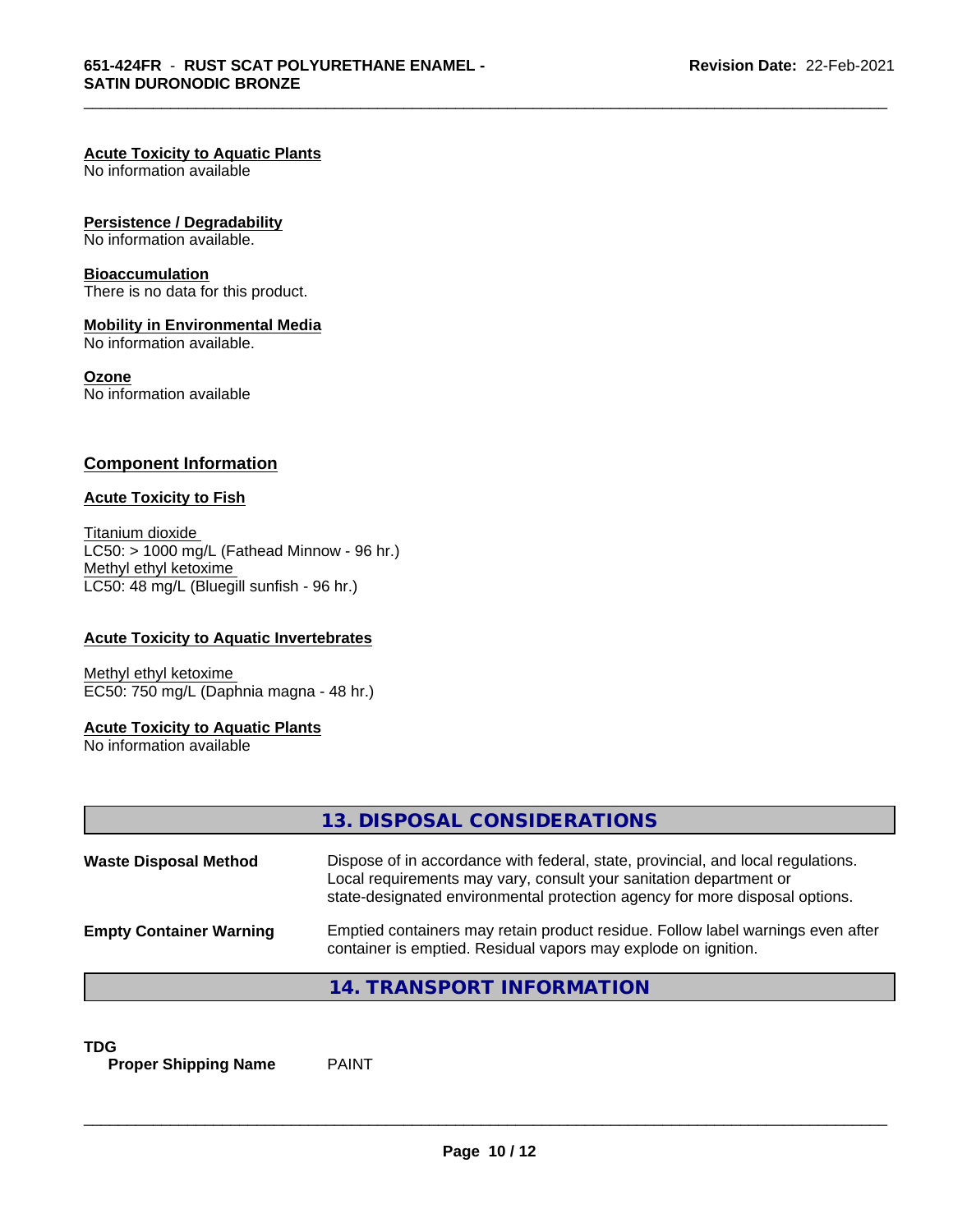| <b>Hazard class</b>  |                       |
|----------------------|-----------------------|
| UN-No.               | UN1263                |
| <b>Packing Group</b> | ш                     |
| <b>Description</b>   | UN1263, PAINT, 3, III |

In Canada, Class 3 flammable liquids may be reclassified as non-regulated for domestic ground transportation if they meet the requirements of TDG General Exemption SOR/2008-34.

\_\_\_\_\_\_\_\_\_\_\_\_\_\_\_\_\_\_\_\_\_\_\_\_\_\_\_\_\_\_\_\_\_\_\_\_\_\_\_\_\_\_\_\_\_\_\_\_\_\_\_\_\_\_\_\_\_\_\_\_\_\_\_\_\_\_\_\_\_\_\_\_\_\_\_\_\_\_\_\_\_\_\_\_\_\_\_\_\_\_\_\_\_

| Contact the preparer for further information.<br>ICAO / IATA |  |
|--------------------------------------------------------------|--|
|--------------------------------------------------------------|--|

| <b>IMDG / IMO</b> | Contact the preparer for further information. |
|-------------------|-----------------------------------------------|
|-------------------|-----------------------------------------------|

# **15. REGULATORY INFORMATION**

# **International Inventories**

| <b>TSCA: United States</b> | Yes - All components are listed or exempt. |
|----------------------------|--------------------------------------------|
| <b>DSL: Canada</b>         | Yes - All components are listed or exempt. |

## **National Pollutant Release Inventory (NPRI)**

#### **NPRI Parts 1- 4**

This product contains the following Parts 1-4 NPRI chemicals:

*None*

#### **NPRI Part 5**

This product contains the following NPRI Part 5 Chemicals:

| <b>Chemical name</b>                 | CAS No.    | Weight-%    | <b>NPRI Part 5</b> |  |
|--------------------------------------|------------|-------------|--------------------|--|
| Distillates, petroleum, hydrotreated | 64742-47-8 | $10 - 30\%$ | Listed             |  |
| liaht                                |            |             |                    |  |
| Stoddard solvent                     | 8052-41-3  | $5 - 10%$   | ∟isted             |  |
| Hydrotreated heavy naphtha,          | 64742-48-9 | - 5%        | Listed             |  |
| petroleum                            |            |             |                    |  |

#### **WHMIS Regulatory Status**

This product has been classified in accordance with the hazard criteria of the Hazardous Products Regulations (HPR) and the SDS contains all the information required by the HPR.

| $HMIS -$                                                                                                                        | Health: $2^*$ | <b>Flammability: 2</b> | <b>Reactivity: 0</b> | PPE: - |  |
|---------------------------------------------------------------------------------------------------------------------------------|---------------|------------------------|----------------------|--------|--|
| <b>HMIS Legend</b><br>0 - Minimal Hazard<br>1 - Slight Hazard<br>2 - Moderate Hazard<br>3 - Serious Hazard<br>4 - Severe Hazard |               |                        |                      |        |  |
|                                                                                                                                 |               |                        |                      |        |  |